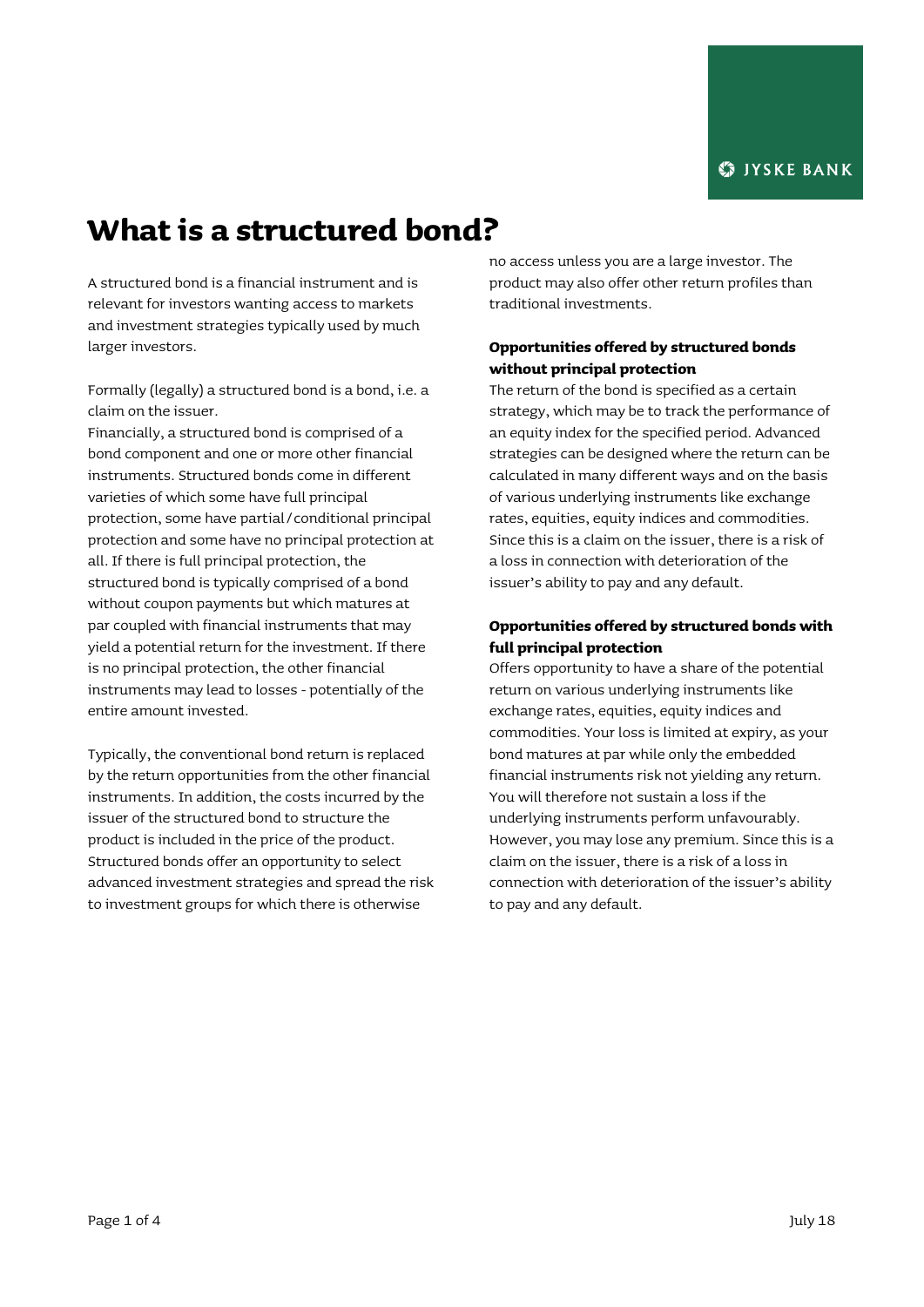#### **Pros and cons**

investors.

medium or long.

## **STRUCTURED BONDS WITHOUT PRINCIPAL PROTECTION**

 You can diversify your investments, as you can invest in structured bonds with underlying instruments which are usually not available to smaller

• You may obtain part of the return on the underlying instruments.

• The investment horizon can be short,

#### **Pros**

#### **Cons**

- Typically, the bond will not pay coupon interest.
- **•** If the market develops adversely, there is a risk of large losses depending on the calculation of the return for the bond.
- There is no principal protection and you risk losing parts of your investment.
- There is no liquid market and selling before expiry can lead to large losses.
- Typically, you have full credit risk on the issuer.

Typically, the bond will not pay coupon

## **STRUCTURED BONDS WITH PRINCIPAL PROTECTION**

#### **Pros**

#### **Cons**

- You can diversify your investments, as you can invest in structured bonds with underlying instruments which are usually not available to smaller investors.
- You may obtain part of the return on the underlying instruments without assuming a risk of loss.
- The investment horizon can be short, medium or long.
- interest. • If the underlying assets develop adversely during the term, you do not obtain any return and you will lose any

premium.

- If you sell before expiry, there is no principal protection and you risk losing parts of your investment.
- There is no liquid market and selling before expiry can lead to large losses.
- Typically, you have full credit risk on the issuer.

## **What happens in practice?**

You must have the full investment amount at your disposal in your account to invest in structured bonds. Your maximum loss is limited to the amount invested.

Structured bonds are traded at Jyske Bank as one product which cannot be separated into its individual components - and nor can these individual components be traded separately.

A structured bond without principal protection is an advanced bond yielding a return determined on the basis of a predefined strategy, which will appear from the Prospectus for the product. The bond is issued by a bank or an issuer of structured bonds and the costs of structuring the bond are typically included in the bond.

For a structured bond with principal protection the product will consist of a conventional bond without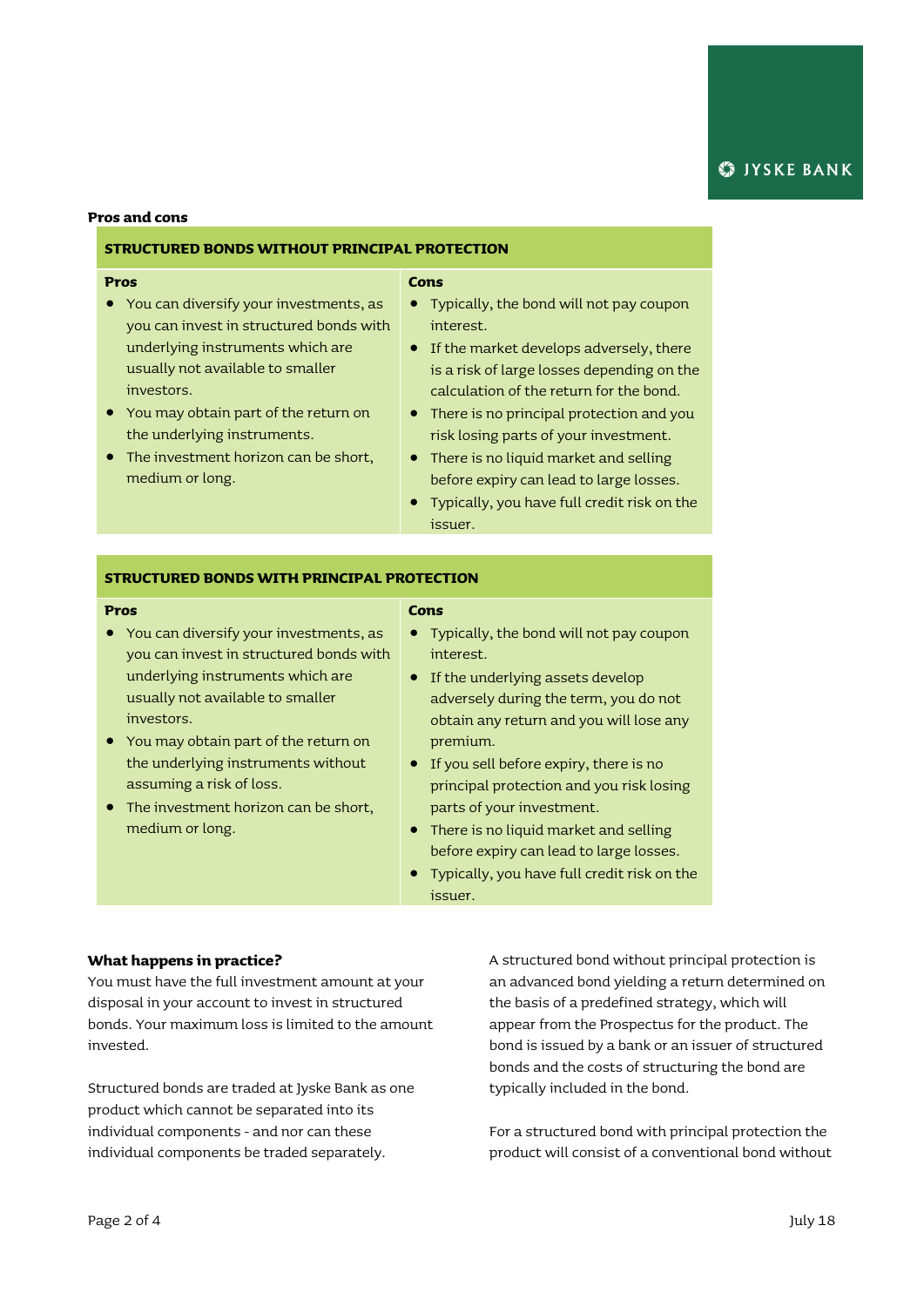coupon payments and embedded financial instruments whose return is determined on the basis of a predefined strategy, which will appear from the prospectus for the product. The embedded financial instruments will not overall create a loss even if the underlying assets develop adversely. However, you may still lose any premium. Moreover, you may lose the full or large parts of the amount invested if the issuer cannot live up to its payment obligations. You may also sustain a loss if you sell before expiry. The price of the embedded financial instruments greatly influences the product's return potential and features in other respects, for instance the product's participation rate which determines how large a share of the return on the underlying assets the investor may ultimately obtain. A higher participation rate means a higher return. But a high participation rate also means a lower price on the embedded financial instruments, which express that the probability of return is lower.

Structured products often have a shorter term than bonds in the conventional bond market and a longer term than the market for the embedded financial instruments and therefore offer a unique composition of return.

If you want to sell a structured bond before expiry, you can often sell it back to the issuer under normal market conditions.

## **Return**

The return on a structured bond with principal protection or the return on a structured bond without principal protection can be specified in every possible way. The return can be calculated on the basis of many different instruments and the return calculation can also be structured in many different ways. The return on the structured bond is to a high degree determined by the development of the embedded financial instruments. In some strategies, the return will fluctuate more than the underlying assets while it will be the opposite for other structured bonds.

If the return for the underlying asset in a structured bond with principal protection is positive, a percentage return is obtained. This can be calculated as:

> $R$ *eturn*  $= Principal * (1 + % Partitionation rate)$ ∗ % )

This gives an overall positive return if it exceeds the original price paid for the product including costs for setting up the product. If the embedded financial instruments are worthless at expiry, you will as a minimum receive the principal and the loss is therefore limited.

The return for a structured bond without principal protection is positive if the value of the bond, which is determined on the basis of the return strategy, is higher than the original price paid for the product including costs for setting up the product. If the return strategy has developed adversely, there is a risk of a loss, depending on the return strategy.

## **About risk**

A structured bond with principal protection has an asymmetric risk profile. For you as a buyer, the calculated return on the embedded financial instruments at expiry is zero or positive. If this is zero, you will alone obtain repayment of the bond's principal.

For a structured bond without principal protection, there is a risk of a large loss if the calculated return is very negative.

Since structured bonds are not traded on a regulated market, they are very illiquid, and you may therefore risk large costs if you sell the product before the expiry date.

If the issuer goes bankrupt, you may lose the entire or part of your investment, also for structured bonds with principal protection. The issuer will typically be the bank selling the bond to you or a business partner of the bank. The prospectus will state the issuer of the bond.